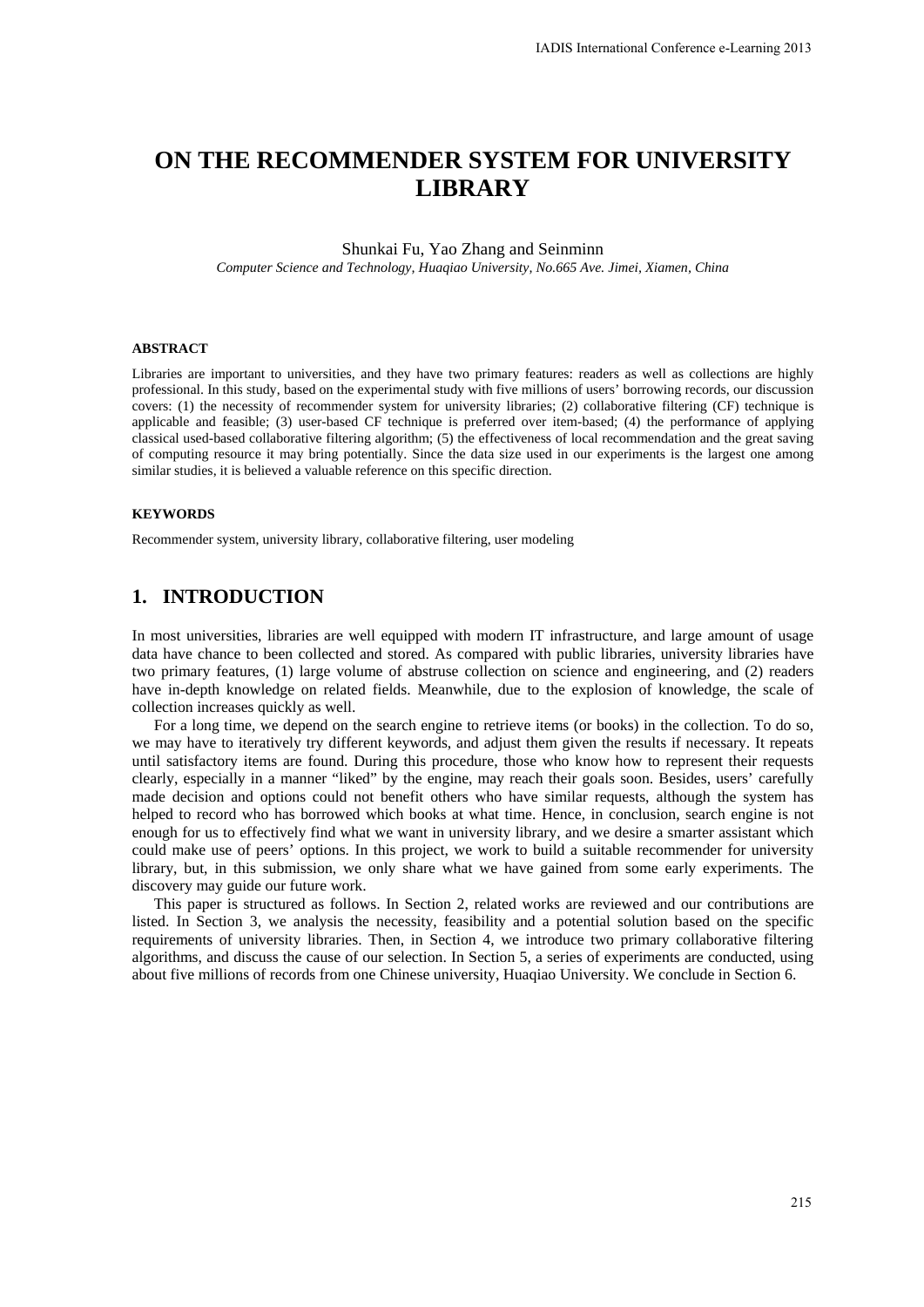## **2. RELATED WORK AND OUR CONTRIBUTION**

There are some published works on the recommender system for university library. According to whether there are reported experiments with real data as contained, we filtered out with only trustable ones left, including contributions based on clustering [1, 2], association analysis [3, 4] and collaborative filtering (CF) [5, 6] respectively. Though our discussion focuses on CF as well, it has some obvious differences:

- 1. We analysis the necessity in a quantitative way (see next section), while [1-6] only provide qualitative analysis;
- 2. Like [1, 3, 4], we directly use the original borrowing records like <*user\_id, book\_id, timestamp*>, i.e. each one indicates someone borrowed some book at some time. However, in [5], it uses the circulation log of the reading room. In [6], since it provides online reading, a score is estimated as the preference on behalf of the user, based on how many pages viewed. Borrowing log is used in [1] as well, but a score is also calculated according to the borrowing length (i.e. how long the reader keep the book) and whether renewal happens;
- 3. For the first time, we discovered that local search is effective to construct top-N recommendation list while applying CF-based recommender for university library (see Section 5). This would bring great reduction on computing complexity as compared with conventional global search way;
- 4. Previous studies only used tiny or small scale of usage log in their experiments. For example, only 38,078 records were used in [5]; data about 2,358 users and 4,352 books were used in [4]; 7,090 loan records between January and March, 2003 in [3]; records collected between September 2006 and May 2007 were used in [1]; two semesters of records in [2]. In our study, totally 4,932,579 borrowing records are used, with a span of 10 years, and it is at least ten times of the largest one found in previous studies. Hence, it is closer to the real application scenario.

## **3. NECESSITY AND FEASIBILITY**

How to bridge the 'gap' between the professional readers and involved scholarly collections is one of the most challenging tasks faced by university libraries. Recommender system, due for its success in many fields in the past two decades, is believed an economic and workable solution.

### **3.1 Necessity**

The necessity of building recommender system for university library can be explained with, but not limited to, the following points:

- $\triangleright$  Fundamental information system in library is mature, including easy-to-use text retrieval function. However, we have to transform our own abstract and/or abstruse requests into one or few keywords, facing the traditional search engine. This step demands intensive brain work, and it may greatly influence the quality of retrieval. Worse thing is that it only returns text-related results, preventing us from accessing books unknown but may interested us [7];
- $\triangleright$  Meta information of each book in the database is rare, which furthermore restricts retrieval function. For example, most books in our university's collection only contain basic sections like titles, authors and publishers, but no abstract, saying nothing of contents. The shortage of these rich information will make current text retrieval function work poorly;
- $\triangleright$  Low penetration rate due to the fact that our collection is abstruse. For example, in our library, totally there are around two millions of volume and 450 thousands unique items. However, only 47.51% of (unique) items once be borrowed. Can we declare that those remaining items are just not interesting? Or can we say that they are not known by readers? I think the second is more likely, so we need a 'smart' recommender system to help readers in university library find what they want, especially those they don't know yet but may feel interested;
- We hope such a system won't disturb us, e.g. we need to inform it what we want now and then explicitly, but just use the recorded our usage data and work 'silently'. By assuming that we borrow a book only when we like it, existing recommender technique is an ideal candidate since it could use these implicit data to produce something useful.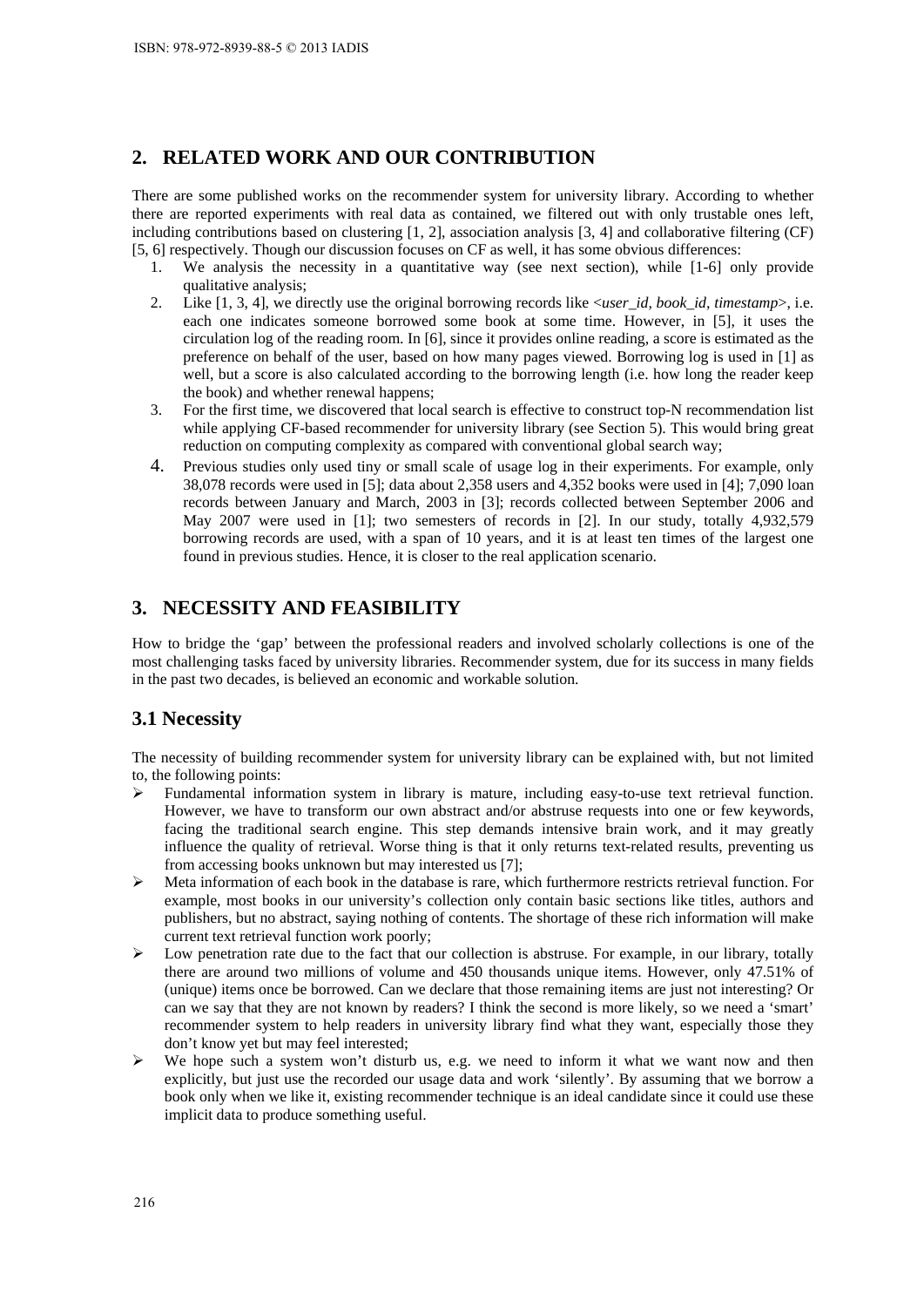### **3.2 Feasibility**

There are two primary information filtering techniques: content-based [8, 9] and collaborative filtering-based [10, 11]. Most methods used in content-based come from information retrieval, and it has limits in, at least, three aspects:

- $\triangleright$  It works by comparing if content features are matched with user profiles. To do so, we need some way to extract features of the target content, and furthermore, we want the features to be complete as well as concise. However, there is no effective approach to do feature selection, especially when we face multimedia resource, and extracted features alone cannot tell us the quality of information, which may influence users' satisfaction level. Finally, our fact is that we only have rare information about the book, as discussed above;
- $\triangleright$  Even though we have enough information on content, constructing users' profile is again a challenging task since it may also rely on the feature extractions of contents;
- $\triangleright$  Content-based filtering technique may disturb users since their privacy would be 'touched', due to the inborn mechanism of this approach.

Hence, collaborative filtering (CF) based recommendation is the remaining option. The most feature of this technique is its independence of content, therefore it is applicable to not only text but multimedia. Its basic assumption is that users similar to each other may have similar interest, i.e. borrowing similar books here. Some observations and features of this application are listed as below, and they are solvable by CF technique, or useful to the success of this technique:

- $\triangleright$  Meta data about books is rare. Besides, on most conventional library system, readers have no way to comment or give explicit feedback online, though this is quite common on Internet today;
- $\triangleright$  Readers' borrowing records can be viewed as their profile. Since readers normally make the selection only after careful checking and consideration, circulation record could be a strong indication that whether one user 'like' a book;
- Enough readers' borrowing records are collected. Totally we have around five millions of borrowing records. Because of the relatively high frequency of circulation in university, new records emerge and are collected every day, which could be used to update users' profile;
- Borrowing behavior is of implicit type of feedback, without having to modify the existing system, and bring no interrupt during users' interaction with system;
- $\triangleright$  Implementation based on CF technique may minimize the influence on existing three-tier system (Web/Application/Database). Because what data required by the recommender can be retrieved from database directly, we need not intervene with application layer. For security and performance consideration, we may create an independent database on the recommender side, and synchronize it with online database according to acceptable strategy, e.g. incremental updating during low transaction volume period;
- Outputs by the recommender can be exposed with REST (Representational State Transfer) interface, and easily be plugged into existing application systems (see Figure 1). For example, what produced by our recommender may be presented as "Users who borrow this book also borrow them";



Figure 1. Overall logical view of the existing application and the recommender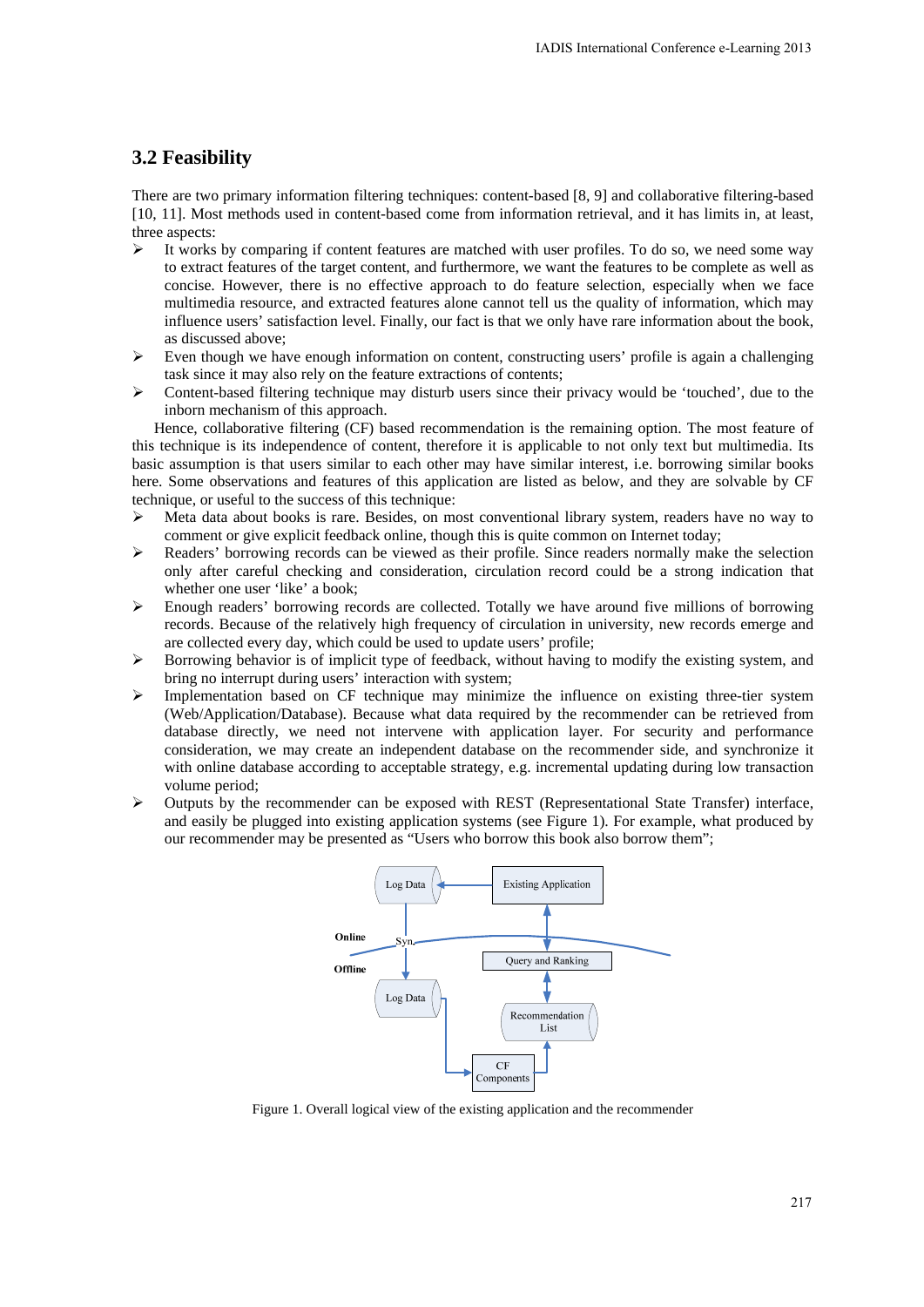$\triangleright$  Research on collaborative filtering has been lasted for over 15 years, and there are many successful applications [12-14].

Therefore, CF is chosen in this project. Like clustering algorithms, CF also depends on the search of near neighbors, but CF can provide more fine-grained results. Besides, classical k-means algorithm also requires users to specify the choice of parameter k. As compared with association analysis, CF could tell us more previously unknown knowledge from similar users, and in a faster way. To avoid generating too many rules, association analysis has to increase the support and confidence level, which will influence the discovery of some new items.

## **4. COMPARISON OF CF ALGORITHMS**

#### **4.1 Overview**

There are two kinds of CF algorithms, user-based [10] and item-based [11]. Both use user-item score matrix and some active user as input, and produce an item recommendation list for this active user.

The so-called user-item score matrix is the core data structure in CF algorithm, and it is of size  $m \times n$ , i.e. *m* users' preferences/options on *n* items. It is denoted as  $S_{m \times n}$ . The value of each cell  $S(u, i)$  expresses user 's preference on item *i*, and it can either be boolean or numeric. In our application,  $S(u, i)$  is boolean, with 1 indicates that user u once borrowed item i and 0 for not. Similarly,  $S(u, \cdot)$  refers to user u's circulation vector, and  $S(·, i)<sup>T</sup>$  for the circulation vector about item *j*.

Given  $S_{m \times n}$ , the kernel step in CF is to determine the similarity between users/items. Widely used measures include cosine similarity, Pearson's correlation, various revised cosine similarity and *Tanimoto* coefficient (also called *Jaccard* index/coefficient often) for binary data [15], which can easily be found in nearly all statistics books. In our application, *Tanimoto* coefficient is used, and its equation in user-based scenario is shown below:

$$
sim(u, v) = \frac{s(u, y) s(v, y)^T}{\|s(u, y)\|^2 + \|s(v, y)\|^2 - s(u, y) s(v, y)^T}
$$
\n(1)

The corresponding equation given item-based calculation is similar

$$
sim(i,j) = \frac{s(j) \cdot s(j)}{\|s(j)\|^2 \cdot \|s(j)\|^T \|^2} \tag{2}
$$

#### **4.2 User-based CF**

It is the earliest CF algorithm being proposed. Based on the calculation of user similar (see equation (1)) , we are able to find *k* users closest to the active user a. Then, for each item  $x \in \bigcup_{u=1}^k \{j \mid S(u,j)=1\} \setminus \{j \mid \{d(u,j)\}\}$  $\{y | S(a, y) = 1\}$ , we can predict user *a*'s possible preference on *x* as below:

$$
S(a, x) = \frac{\sum_{i=1}^{k} (sim(a, i) \times S(i, x))}{\sum_{i=1}^{k} sim(a, i)}
$$
(3)

By sorting all such  $S(a, x)$  in descending order, we could produce a recommendation list containing N items with the highest score, i.e. the known top- $N$  recommendation.

#### **4.3 Item-based CF**

For some online recommender, the 'long tail' effect of users is more prominent than item's. For example, there are hundreds of millions of users, but millions of items, on Amazon.com. Furthermore, their users' amount and profiles changes all alone, so we have to calculate the similarity of users online if we hope to catch users' updates in time, which will slow down the response speed of recommender built upon user-based CF technique. Differently, similarities between items are relatively stable, so their similarity could be calculated offline in item-based CF, and be updated periodically (and also offline), which ensures the speed of online response. Hence, item-based CF is preferred on most large scale Web sites when construct their own recommender systems [13, 16].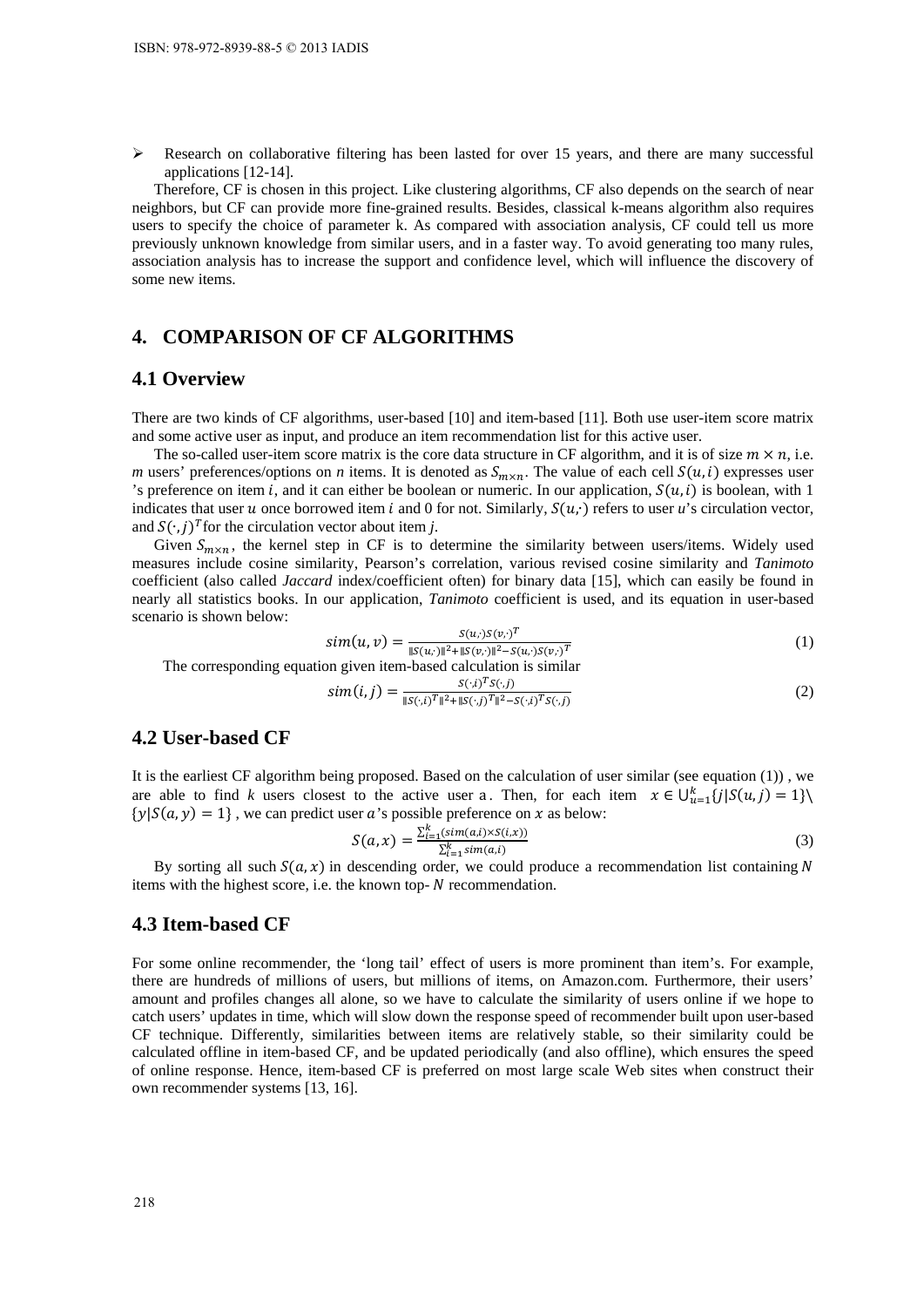### **4.4 Our Choice**

In our project, used-based CF algorithm is finally selected based on the following causes:

- $\geq$  There are around 70 thousands of users and 500 thousands of books (items) in database, and more items are added to the collection than newly enrolled students per year;
- Item-based CF will compute the prediction on an item *i* for a user u by computing the sum of the ratings given by the user on the item similar to *i*, and each ratings is weighted by the corresponding similarity *sim(i,j)* between items *i* and *j*. However, the 'interest' of readers in university is NOT stable – it may be completely different between adjacent semesters. Hence, what one read in this semester may have little influence on what s/he would select in the next semester, which limits the 'power' of item-based CF algorithm;
- $\triangleright$  Based on our experimental results, readers' interest is rather stable (see the next section) in macroscopic perspective, i.e. limited to their profession. This means that readers from the same major will have share on reading selections, and this is the basis of user-based CF.

### **5. EXPERIMENTS: DESIGN, DISCOVERY AND DISCUSSION**

There are two kinds of evaluation for recommender systems, online and offline. Online evaluation requires the recommender to work online with existing application to collect actual interaction log. Its cost is high, and it is not suitable for repeating test, especially when the work is not mature since it may sacrifice the experience of users. Most research work on recommender takes offline experiments, i.e. feed recommender system with partial history data to train it, and compare the predicated value with those parts left but observed in history log.

### **5.1 Dataset**

Dataset used in this project is from the library of Huaqiao University, ranging from 1998 to 2011. There is various information as contained, but we only use the users' borrowing records, basic profile (including which department s/he belongs to) and brief description of books. Related summary statistics can be found in Table 1.

| Total # of borrowing records               |        | 4.932.579                                        |    |
|--------------------------------------------|--------|--------------------------------------------------|----|
| Total # of books in system $\vert$ 445,722 |        | Total # of books with borrowing record $211,776$ |    |
| Total # of users in system                 | 76.524 | Total # of users with borrowing records $65,483$ |    |
| $Avg.$ # records per users                 | 75     | Avg. # records per books                         | 23 |

Table 1. Summary statistics of dataset

*Regarding books, we only count the number of different books, ignore multiple copies* 

In the current dataset, due to some unknown reason (probably early users' borrowing records were not saved), there are 11,041 users with no borrowing records. Even we remove these users and those books with no records from consideration, the user-item matrix is still very sparse, about 0.036% (=4,932,579/(65,483 211,776)).

We also extract summary statistics about two typical colleges, Materials Science and Engineering (MSE) and Public Administration and Service (PAS), as Table 2.

Table 2. Summary statistics of two colleges: MSE and PAS

|                          |         | <b>College of MSH College of PAS</b> |
|--------------------------|---------|--------------------------------------|
| # of lending records     | 548.998 | 270,351                              |
| # of users with records  | 7.277   | 3.377                                |
| # of books covered       | 87.745  | 63.925                               |
| Avg.# of records per use | 75.     | 80                                   |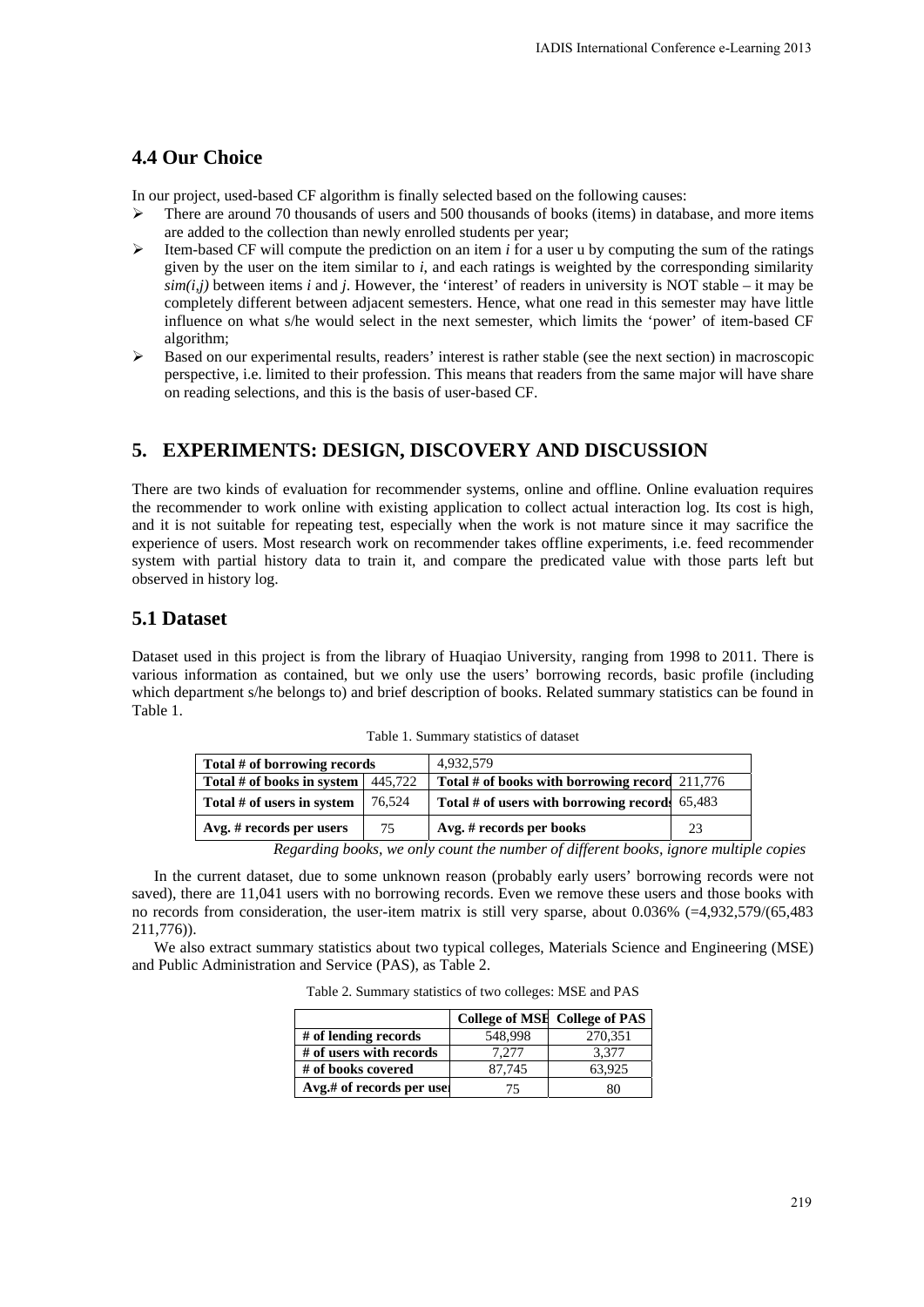### **5.2 Experimental Design and Discussion**

It is mentioned (in last section) readers from the same college/department would be similar one another on reading interest, so we could only refer to these users' preferences during the decision making in used-based CF. If this could be confirmed, we need only conduct a local search of neighbors, instead of looking for similar users from the whole user set. To do so, we select MSE and PAS colleges as examples. We compare the recommendation effect on MSE and PAS given a recommender trained by the whole dataset (see Table 1) and dataset related to these two colleges(see Table 2) respectively.

Given the dataset, we take the 10-folder strategy, i.e. dividing the data into ten groups, selecting one for testing and the remaining ones for training. By repeating the experiments for ten times, we measure the average precision and recall. Although there are various measures proposed to evaluate one recommender [17], such as coverage and serendipity, accuracy is still the most concerned index.

As mentioned in last section, we implement the recommender as user-based, and Tanimoto coefficient is applied to measure the similarities. We select *K* neighbors, and study the top-*N* recommendation list. By differentiating *K* and *N*, we have the chance to compare their influence on recommendation accuracy.

#### **5.3 Recommender trained with whole Dataset**

Firstly, we train the recommender with whole dataset, and use it to provide recommendation list for MSE and PAS colleges. This is the typical mechanism in conventional CF-based recommender. In experiments,  $K$  is set as 10, 20, 30, 40 and 50 respectively;  $N$  is set 10, 20 and 30.

It is observed from Figure 1 that, (1) Both precision and recall increase with larger  $K$ , e.g. the precision of MSE has 34% increase when K increases from 10 to 50 given  $N = 10$ ; (2) Given the same K, smaller N results with higher precision but lower recall. For example, the precision of PAS when  $N = 10$  is about 38% higher when  $N = 30$  given  $K=10$ ; while the corresponding recall when  $N = 10$  is only 46% of that when N  $=30.$ 



Figure 2. Average precision and recall about MSE and PAS by recommender trained with the whole dataset

#### **5.4 Recommender trained with Partial Dataset**

Secondly, we train the recommender with partial dataset. For instance, a recommender is trained by the MSE dataset, and used to provide recommendation list for readers belonging to MSE. This is different from the conventional solution, and the remaining settings are kept the same.



Figure 3. Precision and recall about MSE and PAS by recommender trained with only MSE and PAS dataset respectively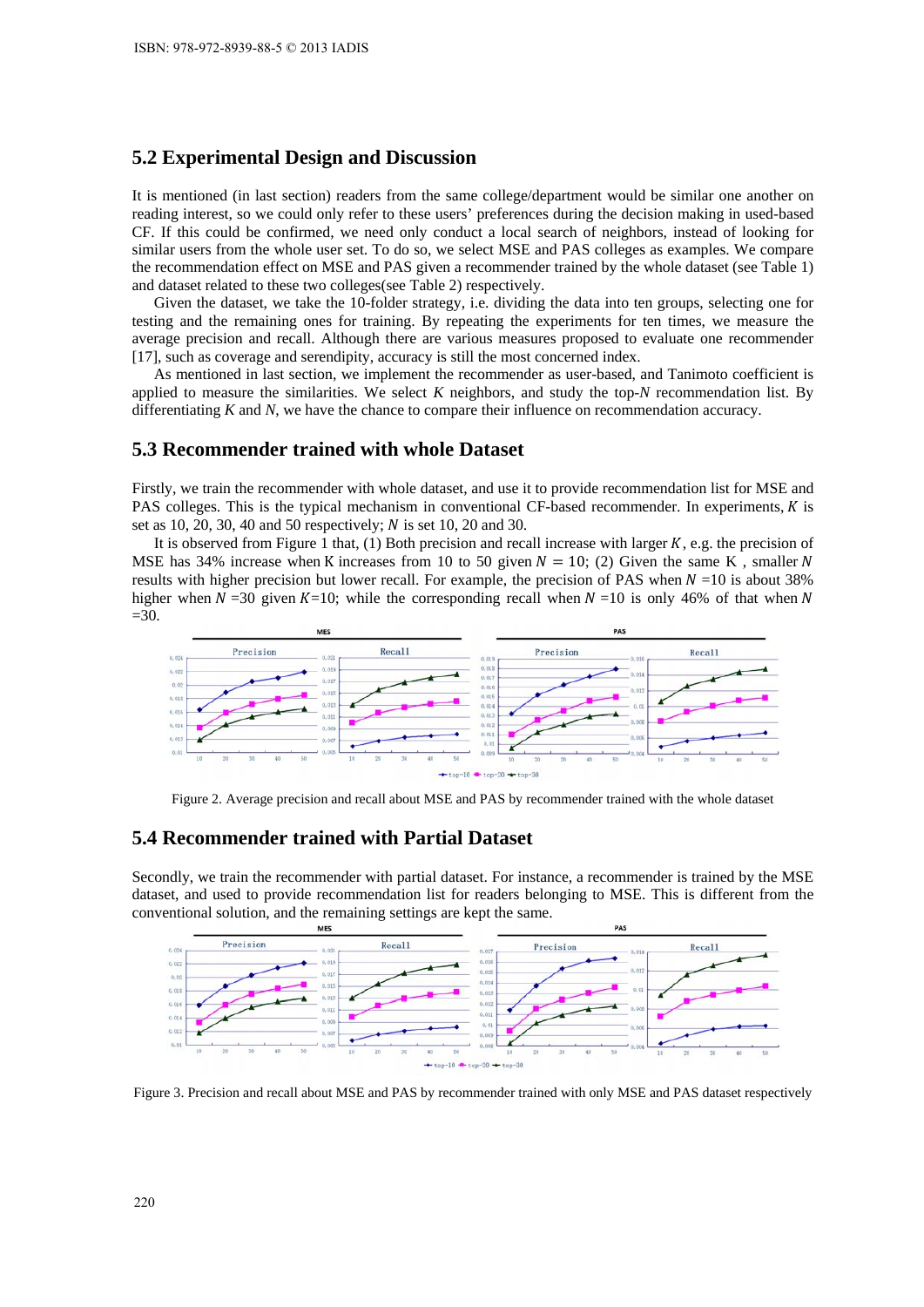Similar trend as in Figure 2 is observed from Figure 3, (1) both precision and recall increase with larger *K*; (2) given same *K* , smaller *N* results with higher precision but lower recall.

### **5.5 Global vs. Local Recommendation**

For easy reference, we call recommender trained by whole dataset as global recommendation, and that by partial dataset as local recommendation.

Table 3. Precision (P1) and Recall(R1) achieved by whole data VS. Precision(P2) and Recall (R2) achieved by partial data (P2) about MSE's users: (P1/P2) and (R1/R2)

| N<br>K | 10    |       | 20    |              | 30    |       |
|--------|-------|-------|-------|--------------|-------|-------|
|        | P1/P2 | R1/R2 | P1/P2 | <i>R1/R2</i> | PI/P2 | R1/R2 |
| 10     | 1.03  | 1.03  | 1.02  | 1.02         | 1.01  | 1.00  |
| 20     | 1.01  | 1.01  | 0.99  | 0.99         | 1.02  | 1.01  |
| 30     | 1.01  | 1.01  | 0.98  | 0.98         | 0.98  | 0.98  |
| 40     | 0.99  | 0.99  | 0.98  | 0.98         | 0.98  | 0.97  |
| 50     | 0.99  | 0.99  | 0.98  | 0.98         | 0.98  | 0.98  |

Table 4. Precision (P1) and Recall(R1) achieved by whole data VS. Precision(P2) and Recall (R2) achieved by partial data (P2) about PAS's users: (P1/P2) and (R1/R2)

| N<br>K | 10    |       | 20    |       | 30    |       |
|--------|-------|-------|-------|-------|-------|-------|
|        | P1/P2 | R1/R2 | P1/P2 | R1/R2 | P1/P2 | R1/R2 |
| 10     | 1.16  | 1.12  | 1.16  | 1.13  | 1.16  | 1.12  |
| 20     | 1.11  | 1.07  | 1.09  | 1.06  | 1.11  | 1.08  |
| 30     | 1.06  | 1.03  | 1.09  | 1.06  | 1.10  | 1.07  |
| 40     | 1.06  | 1.03  | 1.12  | 1.08  | 1.12  | 1.09  |
| 50     | 1.10  | 1.06  | 1.10  | 1.07  | 1.12  | 1.08  |

Table 3 and Table 4 are about the comparison of precision and recall achieved by global and local recommendation on MSE's and PAS's readers respectively. It can be observed and concluded that:

- $\triangleright$  Local recommendation may even achieve higher precision and recall than global recommendation, which can be observed from the gray cells in Table 3. However, this is NOT observed in Table 4, which may be explained that engineering readers' (e.g. college of MSE here) interest is NOT as diverse as that of non-engineering readers (e.g. college of PAS here);
- $\triangleright$  Regarding MSE's readers, by average, the global recommendation achieves 10.9% and 7.6% higher precision and recall respectively than local recommendation. Considering the great computing complexity saved by local recommendation, this cost is affordable;
- $\triangleright$  *K*=30 and *N*=20 are the suggested parameters observed in our experiments.

## **6. CONCLUSION AND FUTURE WORK**

In this article, we discuss the necessity of building recommender system for university library firstly. Then, we compare and propose that user-based CF algorithm is more suitable for this application. We conduct experiments with five millions of lending records collected in one Chinese university, National Huaqiao University. The results confirm that we could train individual recommender for each college (or even department), or at least, show recommendations from these individual recommenders with higher priority than those from global recommender. This finding could bring great reduction on computing complexity, with affordable cost on recommendation accuracy.

Although we focus only on accuracy here, we are interested to study the serendipity in future study, aiming at better service. However, till now, there is no mature definition and measure on serendipity.